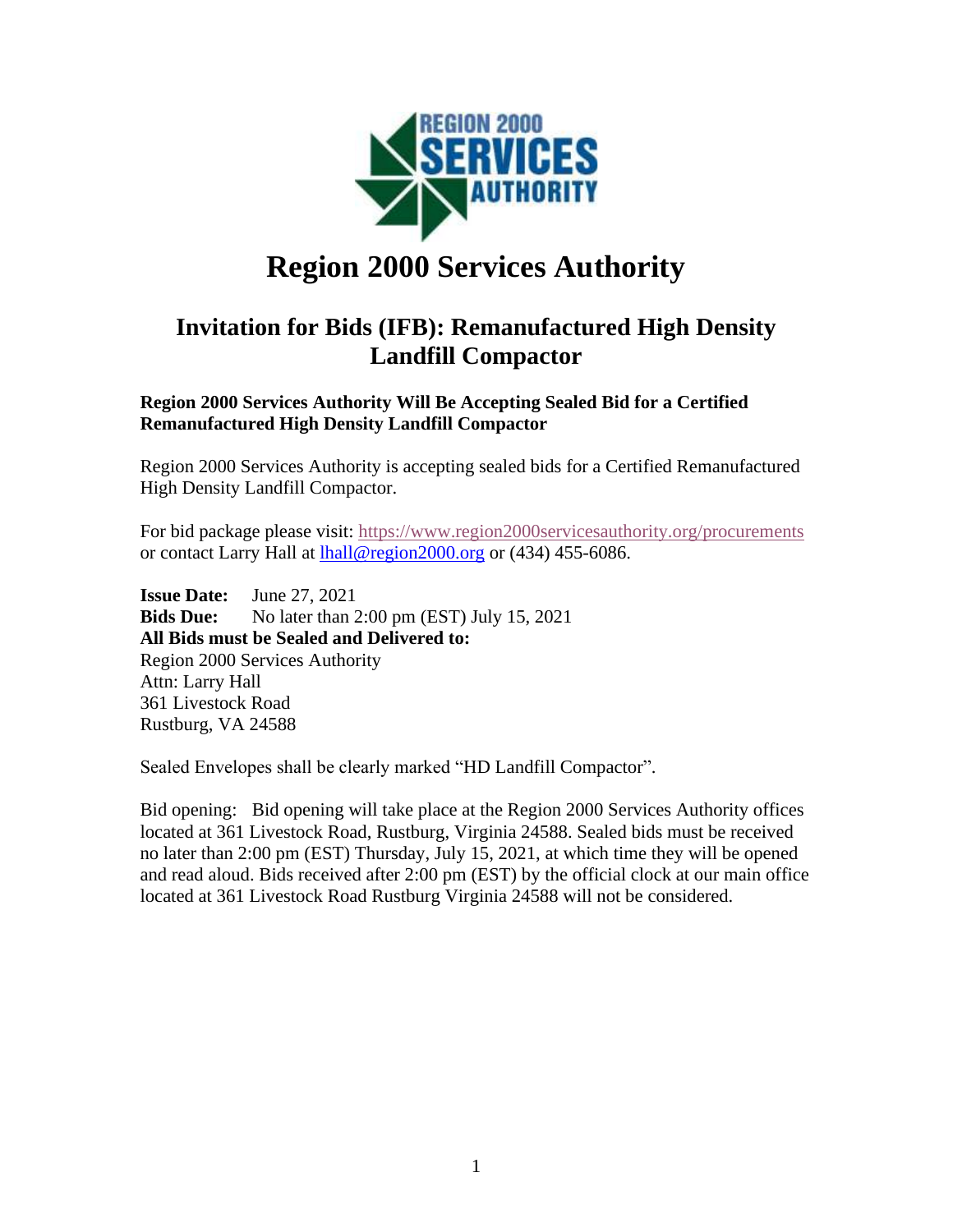# **Invitation for Bids (IFB): Remanufactured High Density Landfill Compactor**

**Region 2000 Services Authority**

#### **VENDOR INSTRUCTIONS**

- **A. Vendor shall complete every space in the Vendor's Column with a "yes" to indicate item being quoted is exactly as specified or a "no" to indicate any deviation of item being bid from the specifications. Any "no" response or deviation shall be explained in Comment space provided. Where certain brands "or equal" are specified, be sure to state the brand/model of option quoted. Any additions, deletions, or variations from the following specifications must be noted. Any items appearing in the manufacturers regularly published specifications and offered as standard equipment by the manufacturer are included in any submitted bid, unless otherwise expressly specified herein. Any additions, deletions or variations from the manufacturer's regularly published specifications must be outlined in an attached letter to provide the Authority with enough information to clearly evaluate that which is being offered. Failure to properly complete this column shall, at the sole discretion of the Authority, subject your bid to rejection.**
- **B. The Authority reserves the right to utilize value engineering to determine the selection of the item most advantageous for its use and make an award in accordance with such provisions. There is no requirement to accept the lowest cost equipment offered and specific requirements may be waived or amended at the discretion of the Authority.**

## **SECTION I - EQUIPMENT SPECIFICATIONS**

#### **1.1 GENERAL DESCRIPTION**

Certified remanufactured four-wheel design high density landfill compactor with minimum operating weight of 105,000 lbs and 14 ft landfill blade. Compactor must meet the following minimum specifications as well as the listed remanufacturing process.

## *BID MUST INCLUDE TRADE-IN VALUE OF OUR 2012 ALJON 525 - SER# 15026*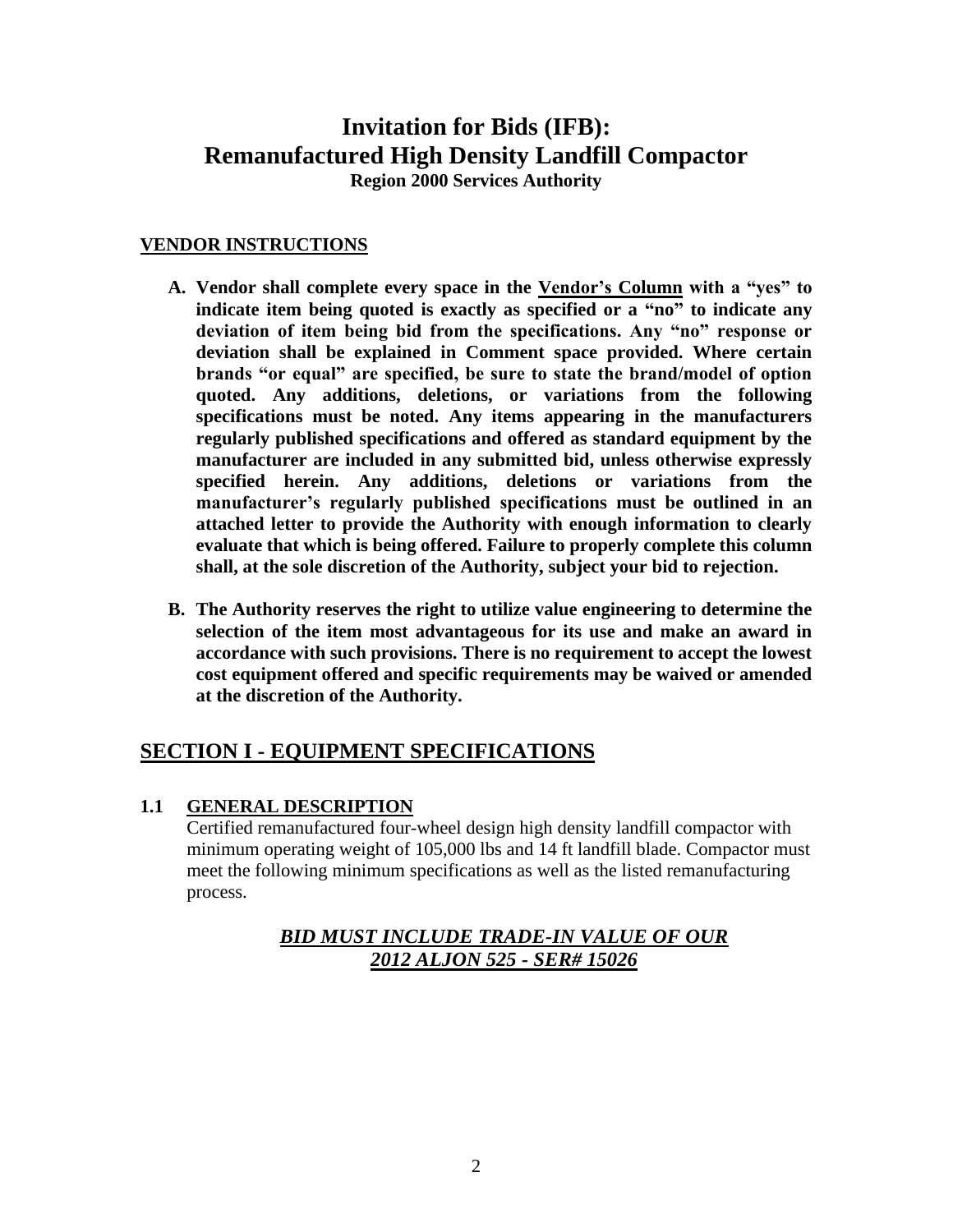#### **VENDORS COLUMN**

| <b>ENGINE</b>  |                                                                     |
|----------------|---------------------------------------------------------------------|
| A.             | Diesel $-$ Six $(6)$ cylinder minimum, turbocharged, direct         |
|                | injection and after cooled, must meet EPA Tier 3 emissions Regs.    |
| <b>B.</b>      | Minimum 540 gross horsepower at rated RPM                           |
|                | <b>State Gross HP:</b>                                              |
| $\mathbf{C}$ . | Air pre-cleaner Air filter shall be 2-stage dry type                |
| D.             | Oil cooler and oil filter                                           |
| E.             | 24-volt electrical system, 95-amp alternator and                    |
|                | maintenance-free heavy duty 925 CCA batteries                       |
| F.             | Lockable master disconnect switch with ground-level                 |
|                | access.                                                             |
| G.             | Spin-on replaceable oil and fuel filters                            |
| H.             | Muffler with rain cap or turned exhaust                             |
|                | Specify Type ________                                               |
| $\mathbf{I}$ . | Engine block heater-1500 W                                          |
| J.             | Cold weather starting aid                                           |
|                |                                                                     |
| K.             | Fuel priming pump                                                   |
| L.             | Trash resistant heavy-duty radiator-Fin and tube type               |
| M.             | Automatic engine shutdown for low engine oil pressure               |
|                | and high coolant temperature                                        |
| ${\bf N}$      | Heavy-duty cooling system, with auto reverse fan designed           |
|                | for landfill operations                                             |
|                | Comments:                                                           |
|                |                                                                     |
|                |                                                                     |
|                |                                                                     |
|                |                                                                     |
|                |                                                                     |
|                |                                                                     |
|                |                                                                     |
|                | <b>TRANSMISSION</b>                                                 |
|                | A. Electronically controlled hydrostatic drive system               |
|                | B. Unit must be capable of directional changes at full engine speed |
|                | without deceleration                                                |

C. Minimum (4) forward and (4) reverse speeds \_\_\_\_\_\_

D. Equipped with planetary reduction final drives

Comments: \_\_\_\_\_\_\_\_\_\_\_\_\_\_\_\_\_\_\_\_\_\_\_\_\_\_\_\_\_\_\_\_\_\_\_\_\_\_\_\_\_\_\_\_\_\_\_\_

\_\_\_\_\_\_\_\_\_\_\_\_\_\_\_\_\_\_\_\_\_\_\_\_\_\_\_\_\_\_\_\_\_\_\_\_\_\_\_\_\_\_\_\_\_\_\_\_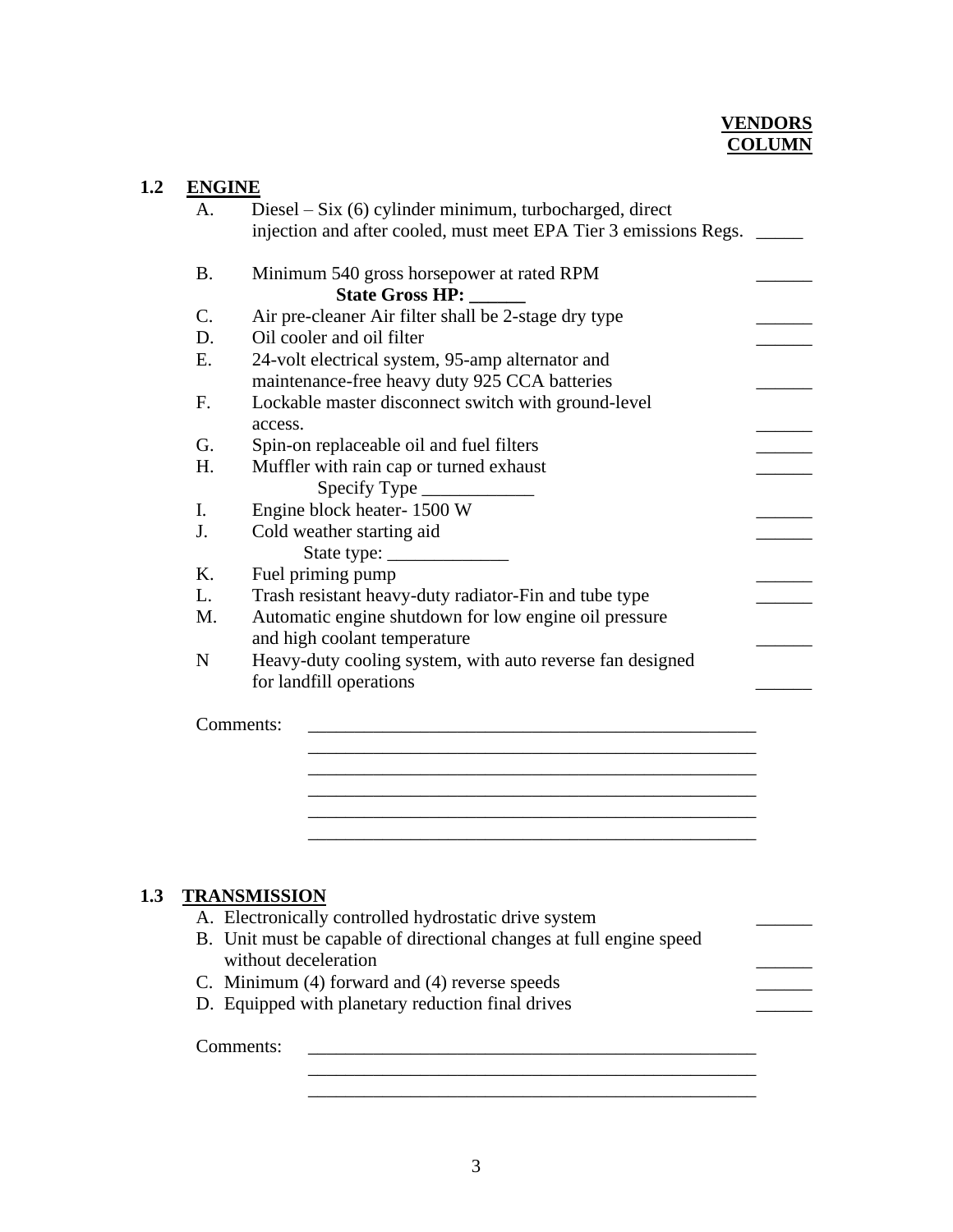#### **1.4 AXLES, DIFFERENTIALS AND FINAL DRIVES**

A. Heavy duty floating axle's B. Front and rear no-spin differential C. Four-wheel drive D. Planetary reduction each wheel E. Protective guards to prevent debris from damaging seals, gaskets, supports, fittings and all related parts. \_\_\_\_\_\_

\_\_\_\_\_\_\_\_\_\_\_\_\_\_\_\_\_\_\_\_\_\_\_\_\_\_\_\_\_\_\_\_\_\_\_\_\_\_\_\_\_\_\_\_\_\_\_\_

\_\_\_\_\_\_\_\_\_\_\_\_\_\_\_\_\_\_\_\_\_\_\_\_\_\_\_\_\_\_\_\_\_\_\_\_\_\_\_\_\_\_\_\_\_\_\_\_

\_\_\_\_\_\_\_\_\_\_\_\_\_\_\_\_\_\_\_\_\_\_\_\_\_\_\_\_\_\_\_\_\_\_\_\_\_\_\_\_\_\_\_\_\_\_\_\_

\_\_\_\_\_\_\_\_\_\_\_\_\_\_\_\_\_\_\_\_\_\_\_\_\_\_\_\_\_\_\_\_\_\_\_\_\_\_\_\_\_\_\_\_\_\_\_\_

\_\_\_\_\_\_\_\_\_\_\_\_\_\_\_\_\_\_\_\_\_\_\_\_\_\_\_\_\_\_\_\_\_\_\_\_\_\_\_\_\_\_\_\_\_\_\_\_

\_\_\_\_\_\_\_\_\_\_\_\_\_\_\_\_\_\_\_\_\_\_\_\_\_\_\_\_\_\_\_\_\_\_\_\_\_\_\_\_\_\_\_\_\_\_\_\_ \_\_\_\_\_\_\_\_\_\_\_\_\_\_\_\_\_\_\_\_\_\_\_\_\_\_\_\_\_\_\_\_\_\_\_\_\_\_\_\_\_\_\_\_\_\_\_\_ \_\_\_\_\_\_\_\_\_\_\_\_\_\_\_\_\_\_\_\_\_\_\_\_\_\_\_\_\_\_\_\_\_\_\_\_\_\_\_\_\_\_\_\_\_\_\_\_ \_\_\_\_\_\_\_\_\_\_\_\_\_\_\_\_\_\_\_\_\_\_\_\_\_\_\_\_\_\_\_\_\_\_\_\_\_\_\_\_\_\_\_\_\_\_\_\_

F. Permanently lubricated maintenance-free U joints

Comments: \_\_\_\_\_\_\_\_\_\_\_\_\_\_\_\_\_\_\_\_\_\_\_\_\_\_\_\_\_\_\_\_\_\_\_\_\_\_\_\_\_\_\_\_\_\_\_\_

#### **1.5 BRAKES**

A. OSHA-approved all-wheel hydrodynamic braking

- B. Spring applied, hydraulically released secondary/ parking brake
- C. Self adjusting
- D. Protective guards to prevent debris from entering hubs
- E. Protective guards to prevent damage to lines- lines run Internally to reduce potential damage.
- F. Low fluid indicator

Comments:

#### **1.6 WHEELS**

A. Four-wheel design, minimum wheel width 48" B. All wheels must be the same size to permit front to rear rotation for extended tip life. C. **Wheels shall be remanufactured to new specifications. Cleats shall be new with a minimum of 28 per wheel (8 inch height)** \_\_\_\_\_\_ D. Wheels to be self-cleaning without the use of cleaner bars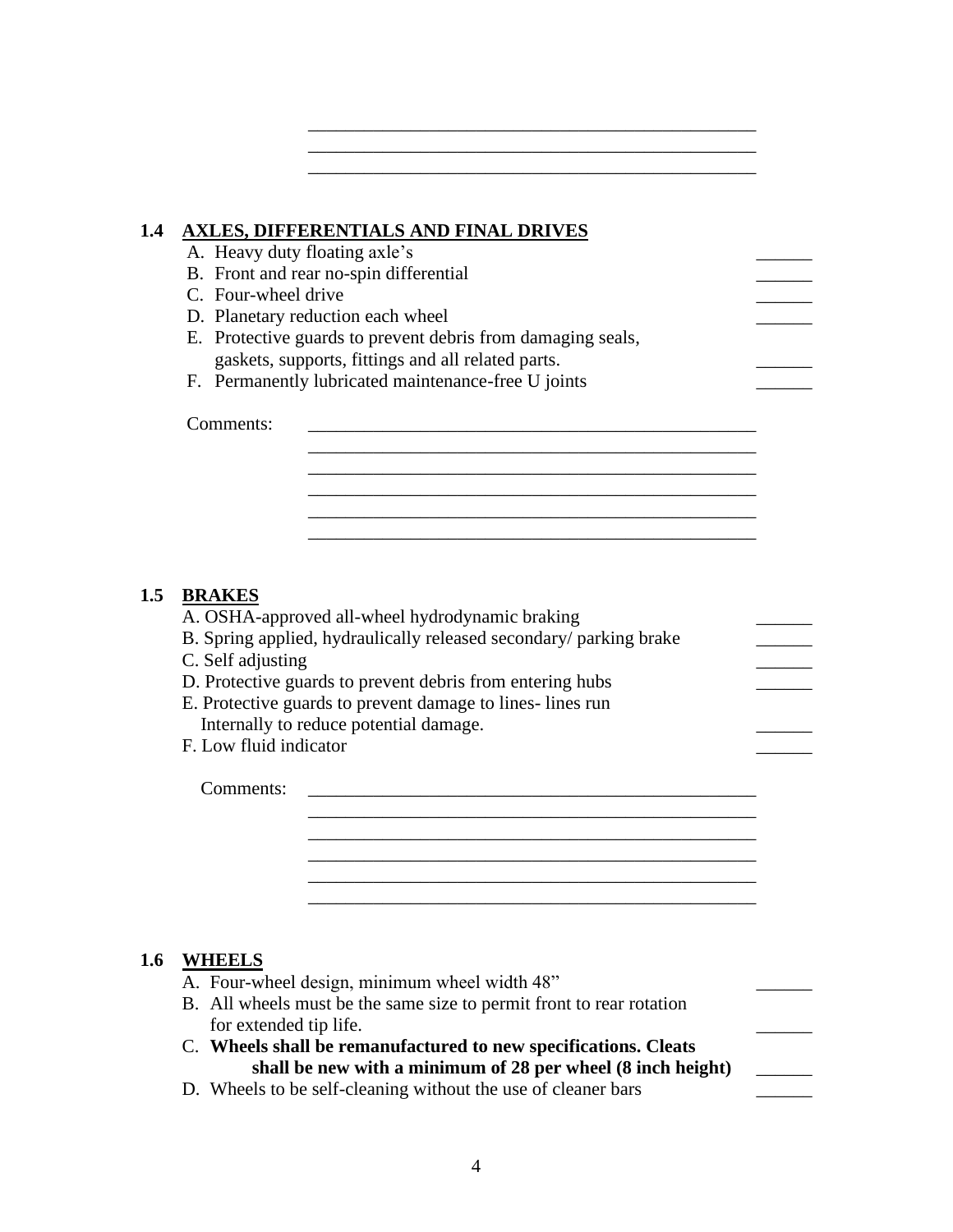|     | Comments:               |                                                                          |  |
|-----|-------------------------|--------------------------------------------------------------------------|--|
|     |                         |                                                                          |  |
|     |                         |                                                                          |  |
|     |                         |                                                                          |  |
|     |                         |                                                                          |  |
| 1.7 | <b>STEERING</b>         |                                                                          |  |
|     |                         | A. Center point, frame articulated steering, minimum articulation +/- 35 |  |
|     | degrees.                | B. Adjustable joystick steering control                                  |  |
|     | Comments:               |                                                                          |  |
|     |                         |                                                                          |  |
|     |                         |                                                                          |  |
|     |                         |                                                                          |  |
|     |                         |                                                                          |  |
|     |                         |                                                                          |  |
| 1.8 | <b>HYDRAULIC SYSTEM</b> |                                                                          |  |
|     |                         | A. Closed loop, full filtered system with service indicators.            |  |
|     | Comments:               |                                                                          |  |

# **1.9 CAB**

| A. Fully enclosed, 2-door, walk-through cab                       |  |
|-------------------------------------------------------------------|--|
| B. ROPS/FOPS certified                                            |  |
| C. Foot throttle/brake pedal                                      |  |
| D. Throttle lock                                                  |  |
| E. Joystick steering and blade control                            |  |
| F. F-N-R and speed selection switches conveniently located        |  |
| G. Minimum 36,000 BTU air conditioning system.                    |  |
| H. Minimum 30,000 BTU heat/defrost system.                        |  |
| I. Two $(2)$ exterior rearview mirrors                            |  |
| J. Rear vision camera with full color cab-mounted monitor.        |  |
| K. Working lights outside minimum 4 forward and 2 reverse facing. |  |
| L. Horn and backup alarm                                          |  |
|                                                                   |  |

\_\_\_\_\_\_\_\_\_\_\_\_\_\_\_\_\_\_\_\_\_\_\_\_\_\_\_\_\_\_\_\_\_\_\_\_\_\_\_\_\_\_\_\_\_\_\_\_ \_\_\_\_\_\_\_\_\_\_\_\_\_\_\_\_\_\_\_\_\_\_\_\_\_\_\_\_\_\_\_\_\_\_\_\_\_\_\_\_\_\_\_\_\_\_\_\_ \_\_\_\_\_\_\_\_\_\_\_\_\_\_\_\_\_\_\_\_\_\_\_\_\_\_\_\_\_\_\_\_\_\_\_\_\_\_\_\_\_\_\_\_\_\_\_\_

\_\_\_\_\_\_\_\_\_\_\_\_\_\_\_\_\_\_\_\_\_\_\_\_\_\_\_\_\_\_\_\_\_\_\_\_\_\_\_\_\_\_\_\_\_\_\_\_ \_\_\_\_\_\_\_\_\_\_\_\_\_\_\_\_\_\_\_\_\_\_\_\_\_\_\_\_\_\_\_\_\_\_\_\_\_\_\_\_\_\_\_\_\_\_\_\_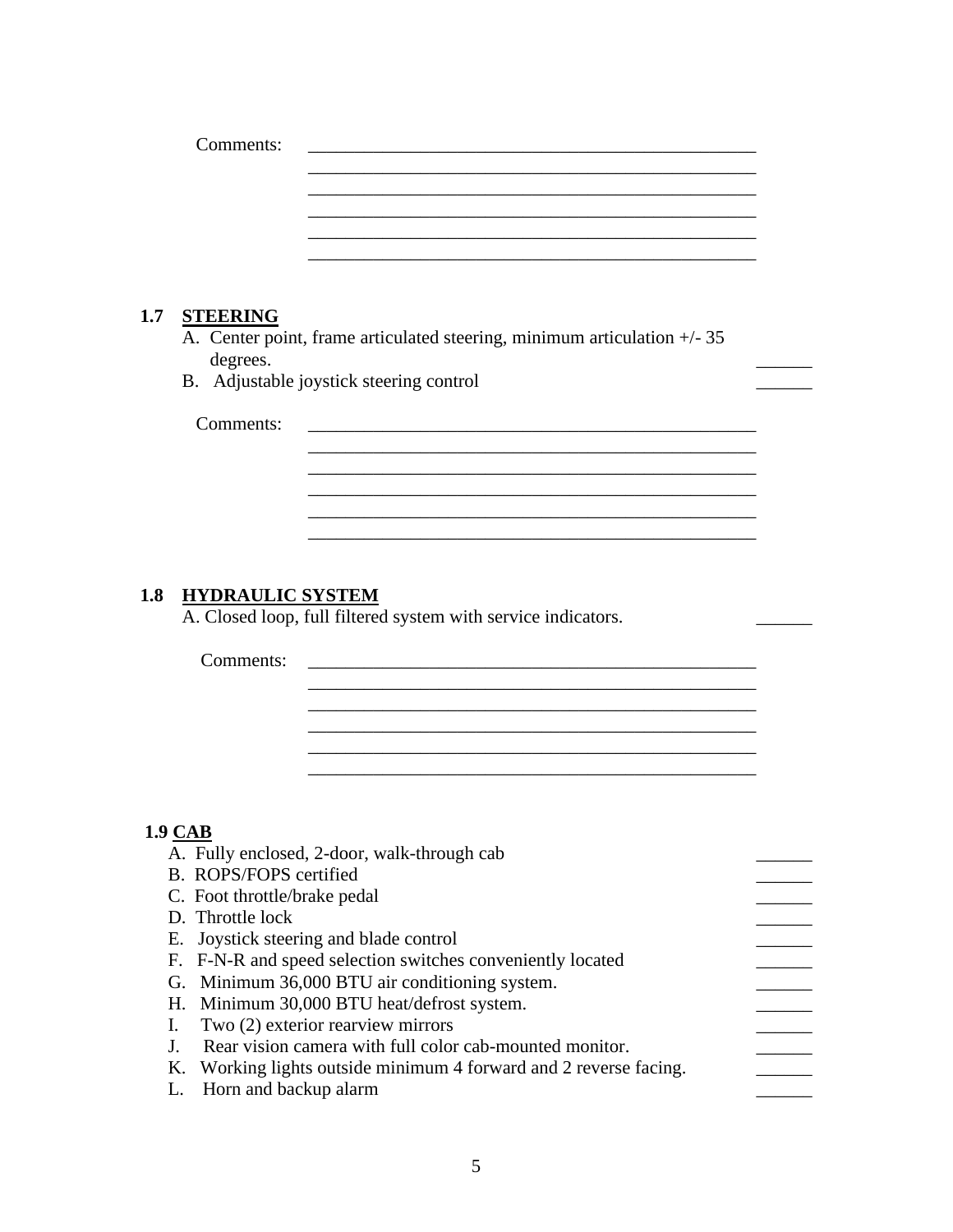| M. Adjustable air suspension seat with retractable seat belt.         |  |
|-----------------------------------------------------------------------|--|
| gauges for engine oil pressure, coolant temperature, fuel level<br>N. |  |
| and tachometer.                                                       |  |
| O. LED display to monitor engine oil pressure, coolant temperature,   |  |
| Engine speed (rpm), engine % load, operating hours, battery voltage,  |  |
| Boost pressure and transmission oil temperature.                      |  |
| AM/FM radio, CD player and speakers and antenna.<br>Р.                |  |
| Front and rear windshield washer and wiper.<br>О.                     |  |
| Full safety glass all around/tinted.<br>R.                            |  |
| See-through protective guard over front windshield.<br>S.             |  |
| T. Sound suppression system and sound level in cab not to             |  |
| Exceed 75dBa.                                                         |  |
| U. Key ignition with safety start.                                    |  |
| V. 24V DC to 12V DC accessory connections in cab.                     |  |
| W. 10 LB ABC rated fire extinguisher installed in cab.                |  |
|                                                                       |  |
| Comments:                                                             |  |
|                                                                       |  |
|                                                                       |  |
|                                                                       |  |
|                                                                       |  |
|                                                                       |  |
|                                                                       |  |

#### **1.10 WEIGHT**

A. Minimum operating weight 105,000 lbs with ROPS cab, blade, Coolant, lubricants, fuel and hydraulics- **excludes wheel ballasting** \_\_\_\_\_\_

\_\_\_\_\_\_\_\_\_\_\_\_\_\_\_\_\_\_\_\_\_\_\_\_\_\_\_\_\_\_\_\_\_\_\_\_\_\_\_\_\_\_\_\_\_\_\_\_

\_\_\_\_\_\_\_\_\_\_\_\_\_\_\_\_\_\_\_\_\_\_\_\_\_\_\_\_\_\_\_\_\_\_\_\_\_\_\_\_\_\_\_\_\_\_\_\_

State operating weight: \_\_\_\_\_\_\_\_\_\_\_\_\_

Comments: \_\_\_\_\_\_\_\_\_\_\_\_\_\_\_\_\_\_\_\_\_\_\_\_\_\_\_\_\_\_\_\_\_\_\_\_\_\_\_\_\_\_\_\_\_\_\_\_

#### **1.11 REFUSE BLADE**

- A. Straight landfill blade, minimum 14ft in width and 75in in height including full-width see-through trash screen. State size of blade:
- B. Bolt-on reversible cutting edges and replaceable end bits.
- C. Shall be able to spread both refuse and cover material.
- D. Adjustable joystick control lever with raise, lower and float positions \_\_\_\_\_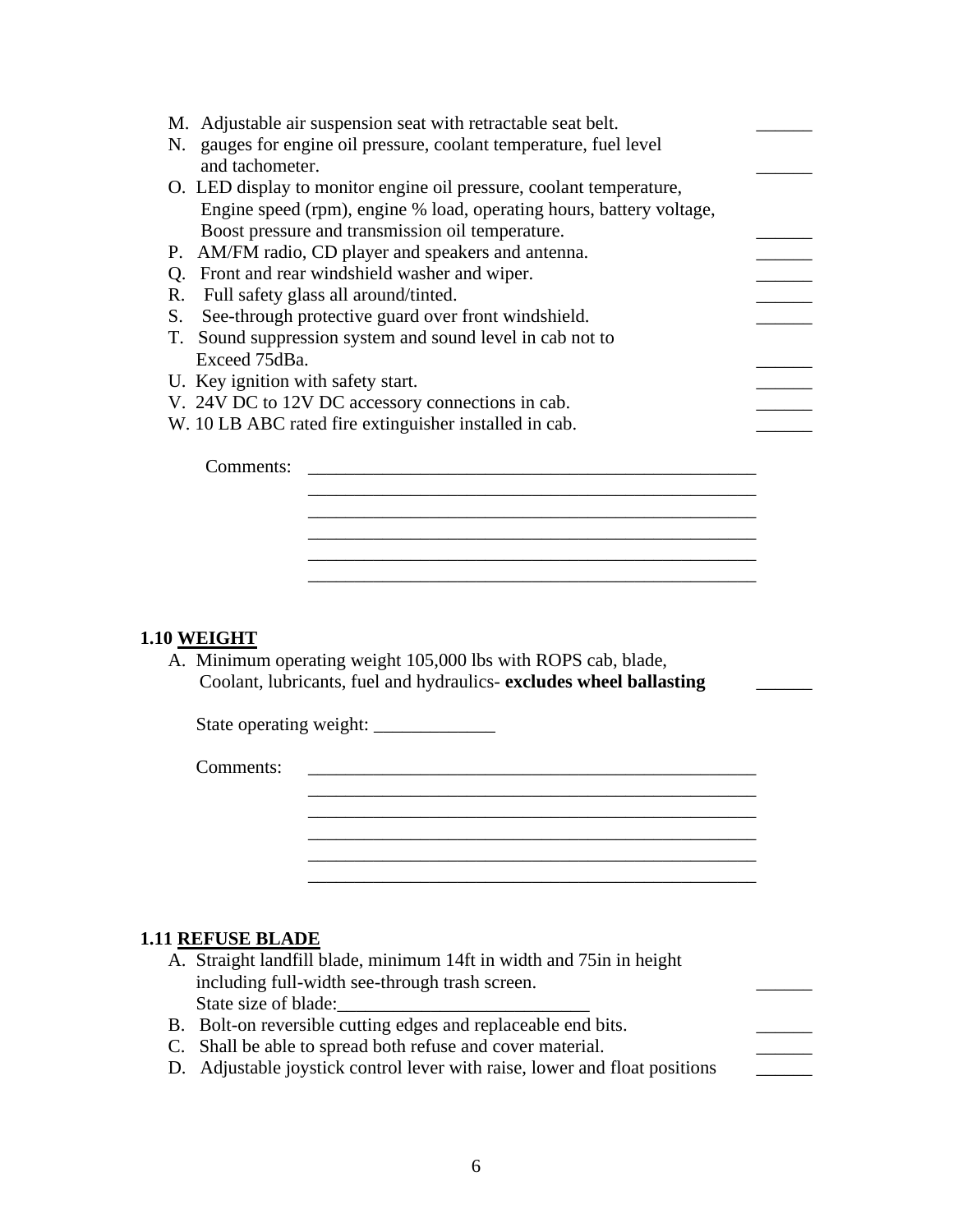|  | <u> 1980 - Jan Barbara, manazarta da kasas da shekara 1980 - Ang Barbara na Barbara na Barbara na Barbara na Barba</u> |  |
|--|------------------------------------------------------------------------------------------------------------------------|--|

## **1.12 ACCESSORIES**

|    | 1,12 AUUDDUNIED                                                            |  |
|----|----------------------------------------------------------------------------|--|
|    | A. Guards shall be provided for engine, power train, front and rear axles, |  |
|    | Radiator, hydraulic tank and steering cylinders to protect all vital areas |  |
|    | From damage caused by refuse debris, snow, ice and mud.                    |  |
|    | B. Engine and power train guards (belly pans) shall be electrically        |  |
|    | Activated to lower and raise for access and cleaning.                      |  |
|    | C. Chain attached fuel cap.                                                |  |
|    | D. Automatic central lubrication.                                          |  |
|    | E. Rear draw bar hitch pin or tow points.                                  |  |
|    | F. Anti-vandalism protection with common key for engine oil dipstick,      |  |
|    | And filler spout compartment, cab and engine starting.                     |  |
|    | G. Filler lock caps on hydraulic tank, fuel tank and radiator.             |  |
|    | H. Back-up alarm.                                                          |  |
| L. | State capacities in gallons for:                                           |  |
|    |                                                                            |  |
|    |                                                                            |  |
|    | Hydraulic Oil:                                                             |  |
|    |                                                                            |  |
|    | Comments:                                                                  |  |
|    |                                                                            |  |
|    |                                                                            |  |
|    |                                                                            |  |
|    |                                                                            |  |

#### **1.13 CERTIFIED REMANUFACTURING PROCESS MINIMUM REQUIREMENT**

#### **General Description**

All components of the compactor shall be reinstalled with new, or rebuilt parts that meet or exceed Original Equipment Manufacturer (OEM) specifications.

\_\_\_\_\_\_\_\_\_\_\_\_\_\_\_\_\_\_\_\_\_\_\_\_\_\_\_\_\_\_\_\_\_\_\_\_\_\_\_\_\_\_\_\_\_\_\_\_

### **Vendor must be Factory Authorized Certified Remanufacturer.**

Please verify Factory Authorization: \_\_\_\_\_\_\_\_\_\_\_\_\_\_\_\_\_\_\_\_\_\_\_\_\_\_\_\_\_\_\_\_\_\_\_\_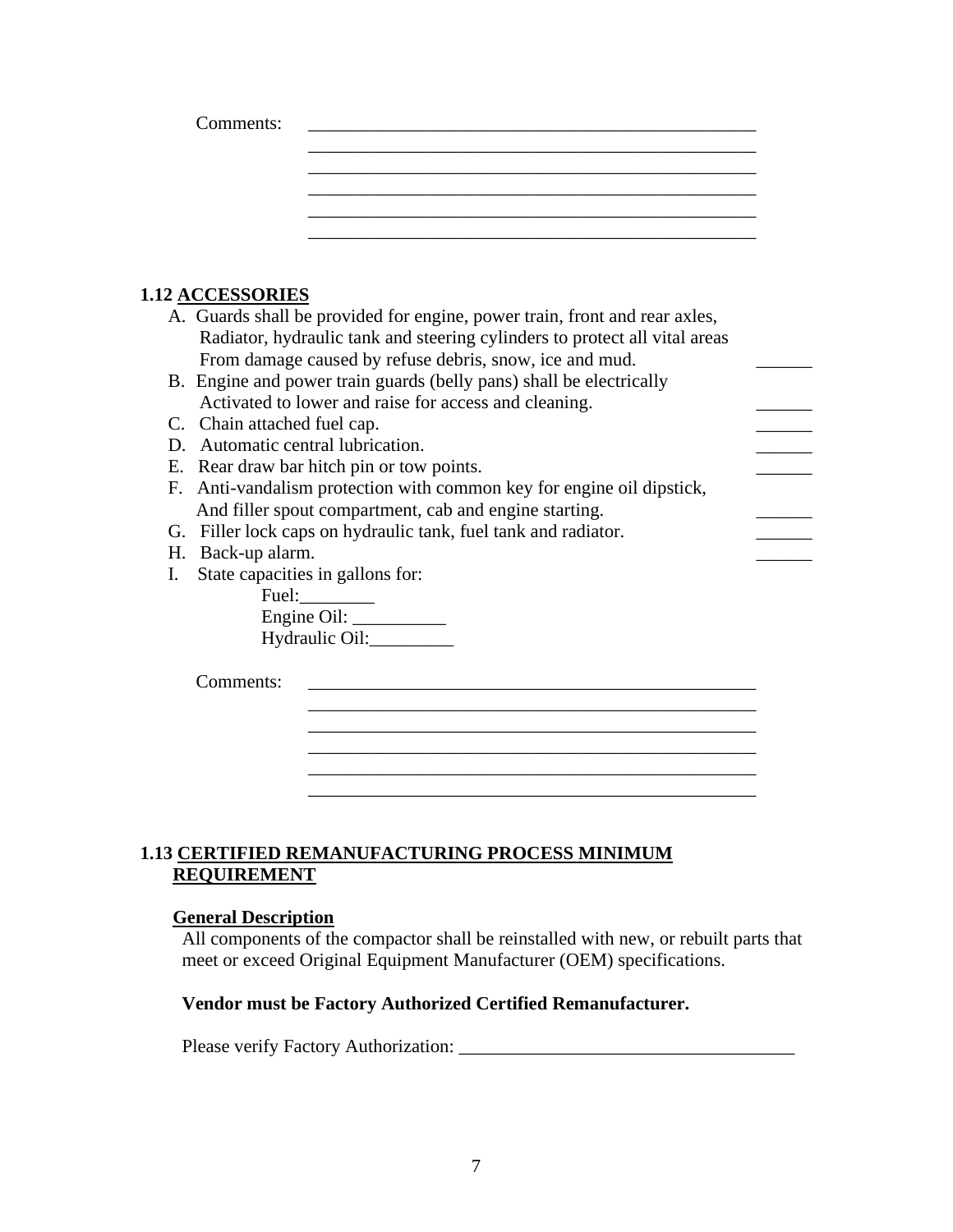#### A. **Disassembly**

The compactor shall be completely dismantled to the bare frame chassis.

- 1. Remove the engine, pump drive gear box, hydraulic pumps and motors, final drives, cooling package, cab, hydraulic cylinders, valves, hydraulic hoses and electrical wiring harnesses.
- 2. **All hydraulic hoses and main wiring harness shall be discarded and replaced with new.**

#### B. **Chassis, Major weldments, and guards**

- 1. The bare chassis shall be steam cleaned.
- 2. Sheet metal and frame shall be inspected for structural integrity then replaced or repaired to original OEM specifications including any updates.
- 3. The chassis and sheet metal shall be sand blasted, primed and two (2) coats of paint applied.
- 4. The rear axle and center pin shall be disassembled and replaced with new. Wear parts shall be replaced and shimmed to original OEM specifications.
- 5. The steering pins and bushings shall be replaced.
- 6. The blade shall be refurbished, and new blade pins shall be installed.
- 7. The cutting edges shall be replaced with new.
- 8. All handles/handrails/latches/hinges/springs shall be replaced or repaired.

#### C. **Powertrain**

- 1. The Caterpillar engine shall be replaced with a CAT certified remanufactured engine.
- 2. The pump drive gear box, hydraulic pumps and motors and the final drives shall be rebuilt to original OEM specifications using only OEM parts and by certified technicians only.
- 3. All new filters (hydraulic and engine) and fluids shall be installed.

#### D. **Hydraulic Hoses and Electrical**

- 1. **ALL** hydraulic hoses shall be replaced with new hoses.
- 2. **ALL** main electrical harnesses shall be replaced with new wiring, all other electrical components shall be inspected and replaced as required.
- 3. Hydraulic coolers shall be cleaned, pressured checked and replaced as required.
- 4. All hydraulic cylinders shall be disassembled inspected and resealed.
- 5. All valves shall be inspected and resealed.
- 6. All gauges, electrical components, switches, lights, wipers etc. shall be inspected repaired and/or replaced as necessary.

#### E. **Cab and Air Conditioner**

- 1. The cab shall be reconditioned to new or like new condition.
- 2. The Operator seat shall be replaced.
- 3. A new floor matt shall be installed.
- 4. All windows shall be removed and replaced if necessary.
- 5. The Cab shall be sandblasted, primed, and repainted.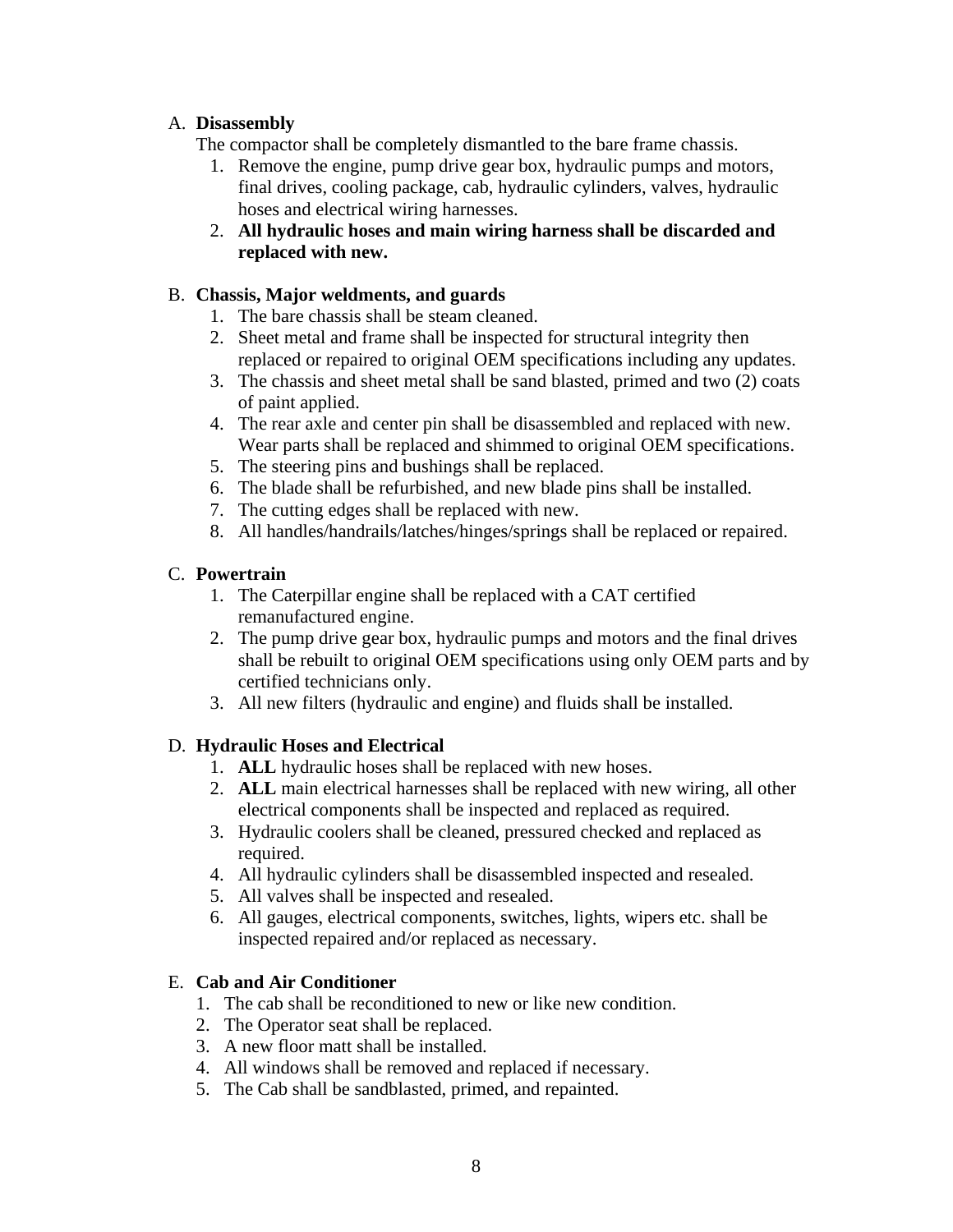- 6. The Cab interior shall be repainted.
- 7. The heater and air conditioner shall be reconditioned.

#### F. **Final Assembly**

- 1. The compactor shall be reassembled in the same assembly process as a new unit.
- 2. New decals shall be installed upon completion.
- 3. The compactor shall be inspected, and test run at operating temperatures and operating conditions.
- 4. The compactor shall be calibrated, leak test and all pressures set to original OEM specifications.

**The vendor shall provide photo documentation of all stages of the remanufacturing process.**

#### **1.14 WARRANTY**

Machine shall come with a six (6) month unlimited hours full machine warranty and a three (3) year 6,000-hour power train warranty.

Please provide the vendor who will perform all warranty related repairs/service.

| Name:<br>the contract of the contract of the |  |
|----------------------------------------------|--|
|                                              |  |

Location: \_\_\_\_\_\_\_\_\_\_\_\_\_\_\_\_\_\_\_\_\_\_\_\_\_\_\_\_\_\_\_\_\_\_\_\_\_\_

Comments:

|  | 1.15 DELIVERY                                                               |
|--|-----------------------------------------------------------------------------|
|  | A. The machine is to be delivered to 361 Livestock Road, Rustburg, VA 24588 |

during normal working hours fully assembled and ready to operate.

Vendor to give Services Authority (24) hours' notice prior to delivery. Any transportation surcharge including back hauling of the trade-in shall be included in the bid, otherwise the Authority will not be liable for any freight charges.

\_\_\_\_\_\_\_\_\_\_\_\_\_\_\_\_\_\_\_\_\_\_\_\_\_\_\_\_\_\_\_\_\_\_\_\_\_\_\_\_\_\_\_\_\_\_\_\_ \_\_\_\_\_\_\_\_\_\_\_\_\_\_\_\_\_\_\_\_\_\_\_\_\_\_\_\_\_\_\_\_\_\_\_\_\_\_\_\_\_\_\_\_\_\_\_\_ \_\_\_\_\_\_\_\_\_\_\_\_\_\_\_\_\_\_\_\_\_\_\_\_\_\_\_\_\_\_\_\_\_\_\_\_\_\_\_\_\_\_\_\_\_\_\_\_ \_\_\_\_\_\_\_\_\_\_\_\_\_\_\_\_\_\_\_\_\_\_\_\_\_\_\_\_\_\_\_\_\_\_\_\_\_\_\_\_\_\_\_\_\_\_\_\_ \_\_\_\_\_\_\_\_\_\_\_\_\_\_\_\_\_\_\_\_\_\_\_\_\_\_\_\_\_\_\_\_\_\_\_\_\_\_\_\_\_\_\_\_\_\_\_\_

Deliveries will be accepted Monday thru Friday, 7:00 AM thru 3:00 PM except on official holidays.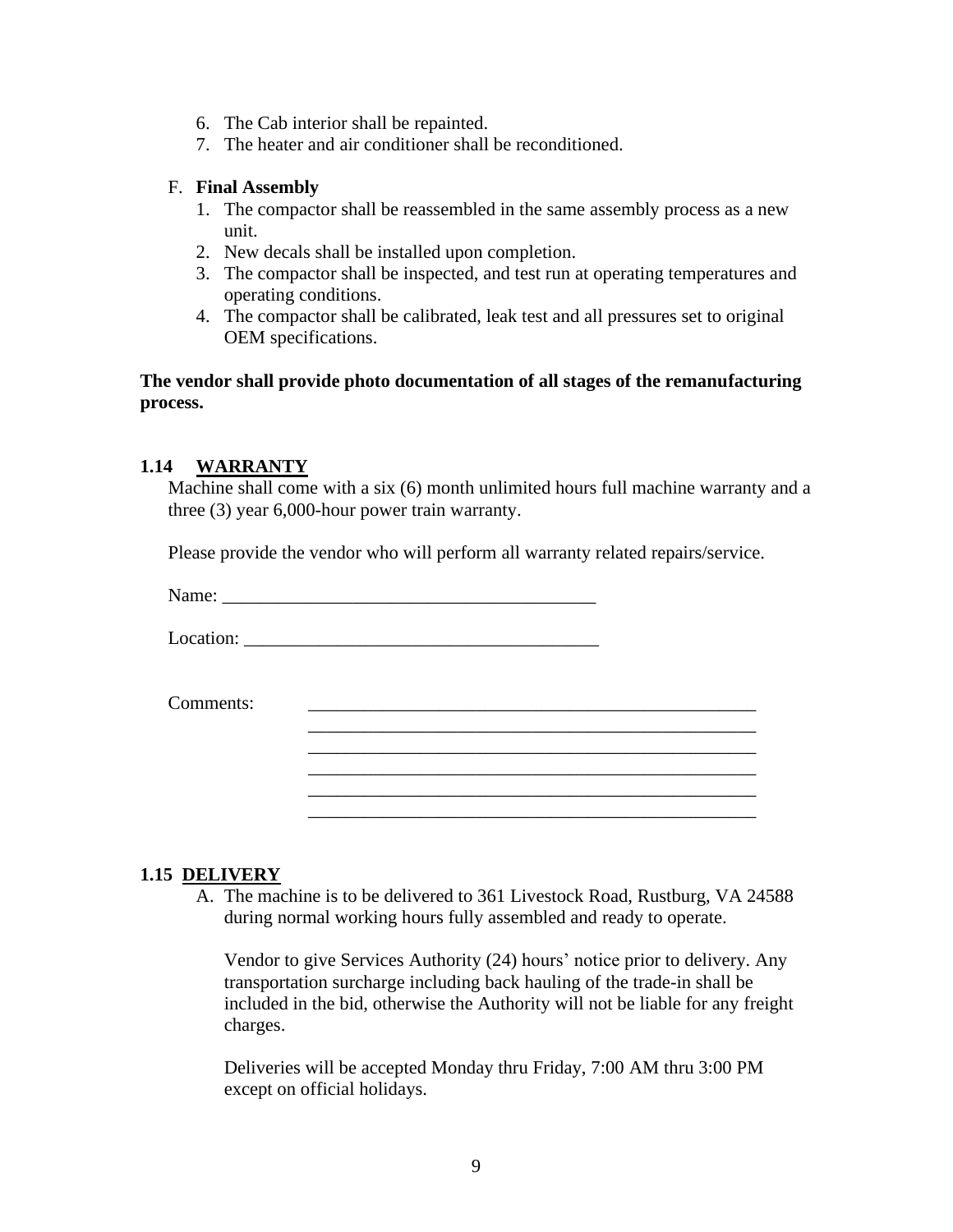Call (434) 455-6334 to arrange delivery.

#### **Certificate of origin and original invoice shall accompany equipment upon delivery.**

The equipment shall be checked for compliance with the specifications. If any deviation from the specifications, damage or improper dealer preparation exists, the invoice will not be approved for payment until all defects are corrected by the vendor.

B. Delivery shall not exceed 180 days

| Comments: | the control of the control of the |
|-----------|-----------------------------------|
|           |                                   |
|           |                                   |
|           |                                   |

#### **1.16 MANUALS / TRAINING**

- A. Two (2) complete technical service/engine/electrical/powertrain/hydraulics manuals shall be furnished.
- B. Two (2) parts manuals shall be furnished.
- C. Two  $(2)$  operator manuals shall be furnished
- D. One (1) OEM parts list shall be furnished.
- E. Vendor shall provide a factory-trained service person to instruct Authority personnel in the operation, maintenance and repair of the equipment as follows:
	- 1) One (1) full day at time of delivery, to include actual field operation of the equipment.
	- 2) One (1) additional full day prior to expiration of the warranty period for on-site training and equipment troubleshooting, at which time vendors shall provide a written statement of condition for all warranted items and schedule in-warranty maintenance as necessary. Date and time shall be mutually agreed upon by the Authority and the vendor.
- F. Training video for the operator maintenance, operation, and safety shall be provided.

Comments:

\_\_\_\_\_\_\_\_\_\_\_\_\_\_\_\_\_\_\_\_\_\_\_\_\_\_\_\_\_\_\_\_\_\_\_\_\_\_\_\_\_\_\_\_\_\_\_\_ \_\_\_\_\_\_\_\_\_\_\_\_\_\_\_\_\_\_\_\_\_\_\_\_\_\_\_\_\_\_\_\_\_\_\_\_\_\_\_\_\_\_\_\_\_\_\_\_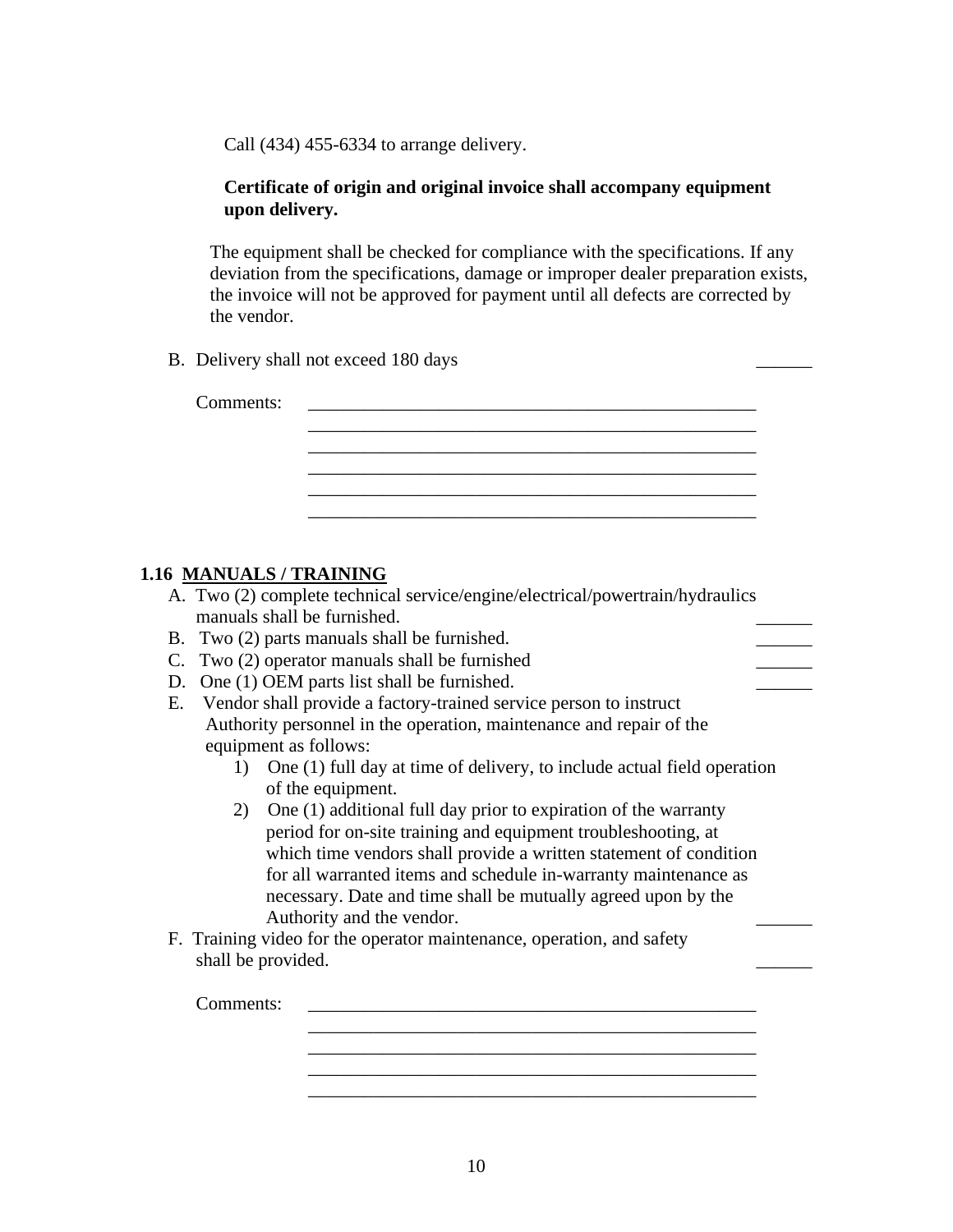## **1.17 PARTS SUPPLY AND AVAILABILITY**

A. It is the objective of the Authority to purchase equipment for which parts that affect the safe and/or reliable operation of the equipment are readily available for ten (10) years.

> \_\_\_\_\_\_\_\_\_\_\_\_\_\_\_\_\_\_\_\_\_\_\_\_\_\_\_\_\_\_\_\_\_\_\_\_\_\_\_\_\_\_\_\_\_\_\_\_ \_\_\_\_\_\_\_\_\_\_\_\_\_\_\_\_\_\_\_\_\_\_\_\_\_\_\_\_\_\_\_\_\_\_\_\_\_\_\_\_\_\_\_\_\_\_\_\_ \_\_\_\_\_\_\_\_\_\_\_\_\_\_\_\_\_\_\_\_\_\_\_\_\_\_\_\_\_\_\_\_\_\_\_\_\_\_\_\_\_\_\_\_\_\_\_\_

> \_\_\_\_\_\_\_\_\_\_\_\_\_\_\_\_\_\_\_\_\_\_\_\_\_\_\_\_\_\_\_\_\_\_\_\_\_\_\_\_\_\_\_\_\_\_\_\_

\_\_\_\_\_\_\_\_\_\_\_\_\_\_\_\_\_\_\_\_\_\_\_\_\_\_\_\_\_\_\_\_\_\_\_\_\_\_\_\_\_\_\_\_\_\_\_\_ \_\_\_\_\_\_\_\_\_\_\_\_\_\_\_\_\_\_\_\_\_\_\_\_\_\_\_\_\_\_\_\_\_\_\_\_\_\_\_\_\_\_\_\_\_\_\_\_

\_\_\_\_\_\_\_\_\_\_\_\_\_\_\_\_\_\_\_\_\_\_\_\_\_\_\_\_\_\_\_\_\_\_\_\_\_\_\_\_\_\_\_\_\_\_\_\_

Comments: \_\_\_\_\_\_\_\_\_\_\_\_\_\_\_\_\_\_\_\_\_\_\_\_\_\_\_\_\_\_\_\_\_\_\_\_\_\_\_\_\_\_\_\_\_\_\_\_

#### **1.18 PAYMENT**

A. Payment to be made within thirty (30) days after receipt of invoice

B. Invoices must be directed to:

Region 2000 Services Authority 361 Livestock Road Rustburg, VA 24588

The Authority cannot be responsible for untimely payment because of misdirected invoices. \_\_\_\_\_\_

C. No deposit or advance sums shall be paid.

Comments:

#### [THIS SPACE INTENTIONALLY LEFT BLANK]